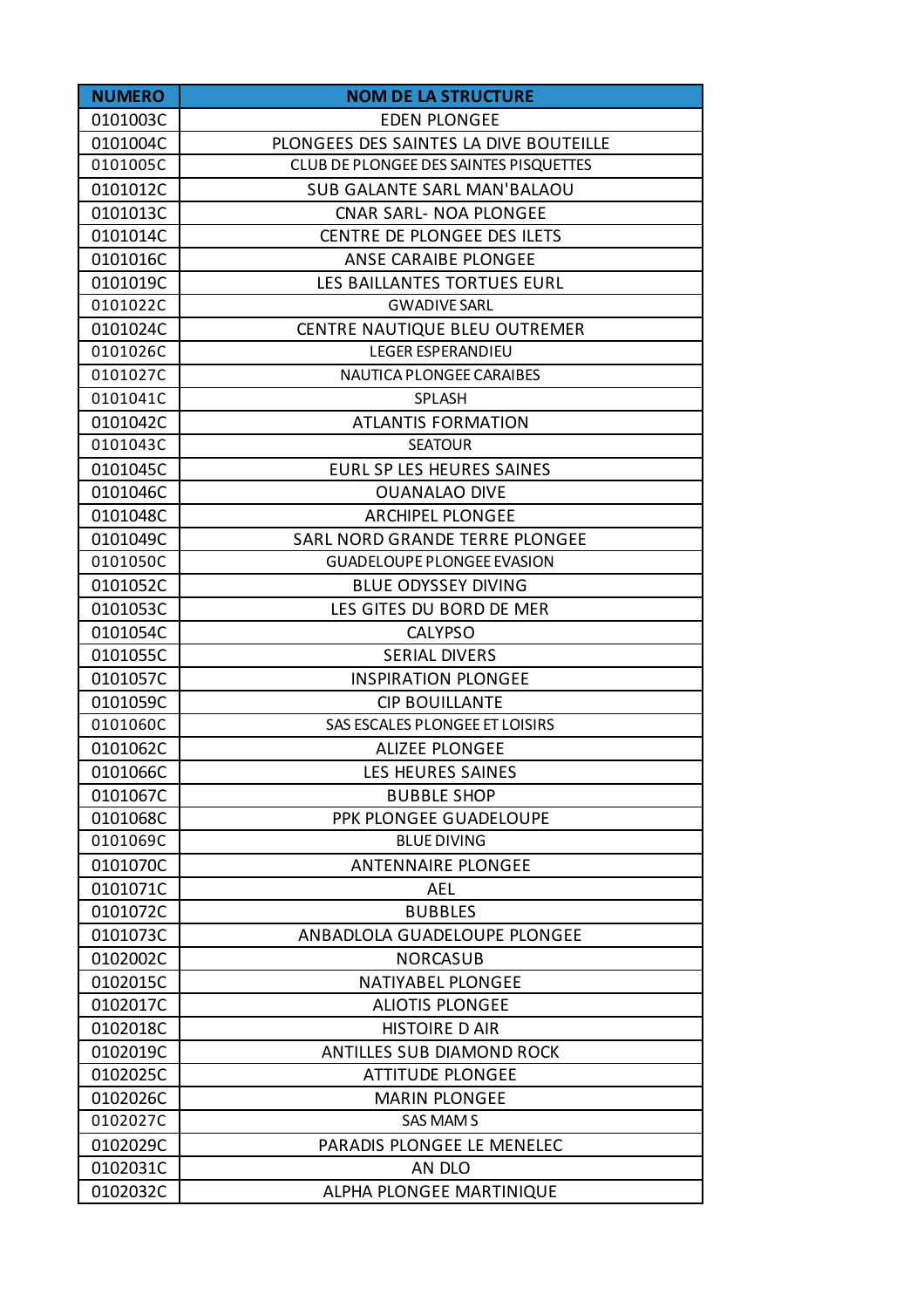| 0102033C | <b>ABACA DIVE</b>                          |
|----------|--------------------------------------------|
| 0102035C | <b>BOUCANIERS DIVING SARL FG ROMALI</b>    |
| 0102038C | A PAPA D'LO                                |
| 0102039C | <b>CORAIL CLUB CARAIBES</b>                |
| 0102040C | SAINTE LUCE KAWAN PLONGEE                  |
| 0102042C | <b>NAUTITAN</b>                            |
| 0102043C | <b>DEEP TURTLE PLONGEE</b>                 |
| 0102044C | <b>BUBBLE DIVE</b>                         |
| 0102047C | <b>DIAMANT SUB CLUB</b>                    |
| 0102048C | <b>BON BAGAY SCUBA</b>                     |
| 0102049C | ABC DIVE - ABALONE DIVE SARL               |
| 0102050C | <b>CLUB DE PLONGEE BATELIERE</b>           |
| 0102051C | <b>CALYPSO PLONGEE</b>                     |
| 0102053C | <b>KARIBA PLONGEE</b>                      |
| 0102054C | <b>SYMBIOSE APNEE</b>                      |
| 0102055C | <b>TURTLE DIVE TEK</b>                     |
| 0102056C | <b>ATAO</b>                                |
| 0217010C | <b>OLERON PLONGEE LES JOYEUX CORSAIRES</b> |
| 0217027C | L'ESCALET PLONGEE                          |
| 0233001C | OCEANA VENT SOLEIL ET MAREE                |
| 0233019C | <b>AQUITAINE EVASION PLONGEE</b>           |
| 0233026C | <b>HIPPO PLONGEE</b>                       |
| 0233030C | <b>JASON</b>                               |
| 0264016C | <b>ODYSSEE BLEUE SOCOA</b>                 |
| 0264018C | <b>CENTRE DE PLONGEE GUREKIN</b>           |
| 0264020C | <b>VIVRE OCEAN</b>                         |
| 0286007C | VM86320 ABYSSEA PLONGEE                    |
| 0287024C | SUB <sub>20</sub>                          |
| 0322062C | <b>ARMOR PLONGEE</b>                       |
| 0322063C | POPEYE PLONGEE                             |
| 0322067C | <b>TRIEUX PLONGEE</b>                      |
| 0329027C | <b>KOREJOU PLONGEE</b>                     |
| 0329029C | <b>ABER WRAC'H PLONGEE</b>                 |
| 0329043C | <b>CPES ERIC SAUVAGE</b>                   |
| 0329050C | ECOLE DE PLONGEE DE PLOUGASNOU             |
| 0329058C | SPORTPLEIZH                                |
| 0329071C | <b>ARIMAIR PLONGEE</b>                     |
| 0335033C | <b>NAUTILUS DIVE CENTER</b>                |
| 0335037C | <b>REN'SPORTS</b>                          |
| 0344038C | <b>COOLEUR PLONGEE</b>                     |
| 0349009C | <b>OPEPS</b>                               |
| 0349055C | <b>MAITAI BECON PLONGEE</b>                |
| 0349073C | LA BULLE ANGERS                            |
| 0356017C | <b>SELLOR NAUTISME</b>                     |
| 0356031C | H <sub>2J</sub> O                          |
| 0356047C | <b>CARNAC PLONGEE DIVE CENTER</b>          |
| 0356074C | <b>CENTRE HALIOTIS PLONGEE</b>             |
| 0372059C | EN BULLE ANS PLONGEE                       |
|          |                                            |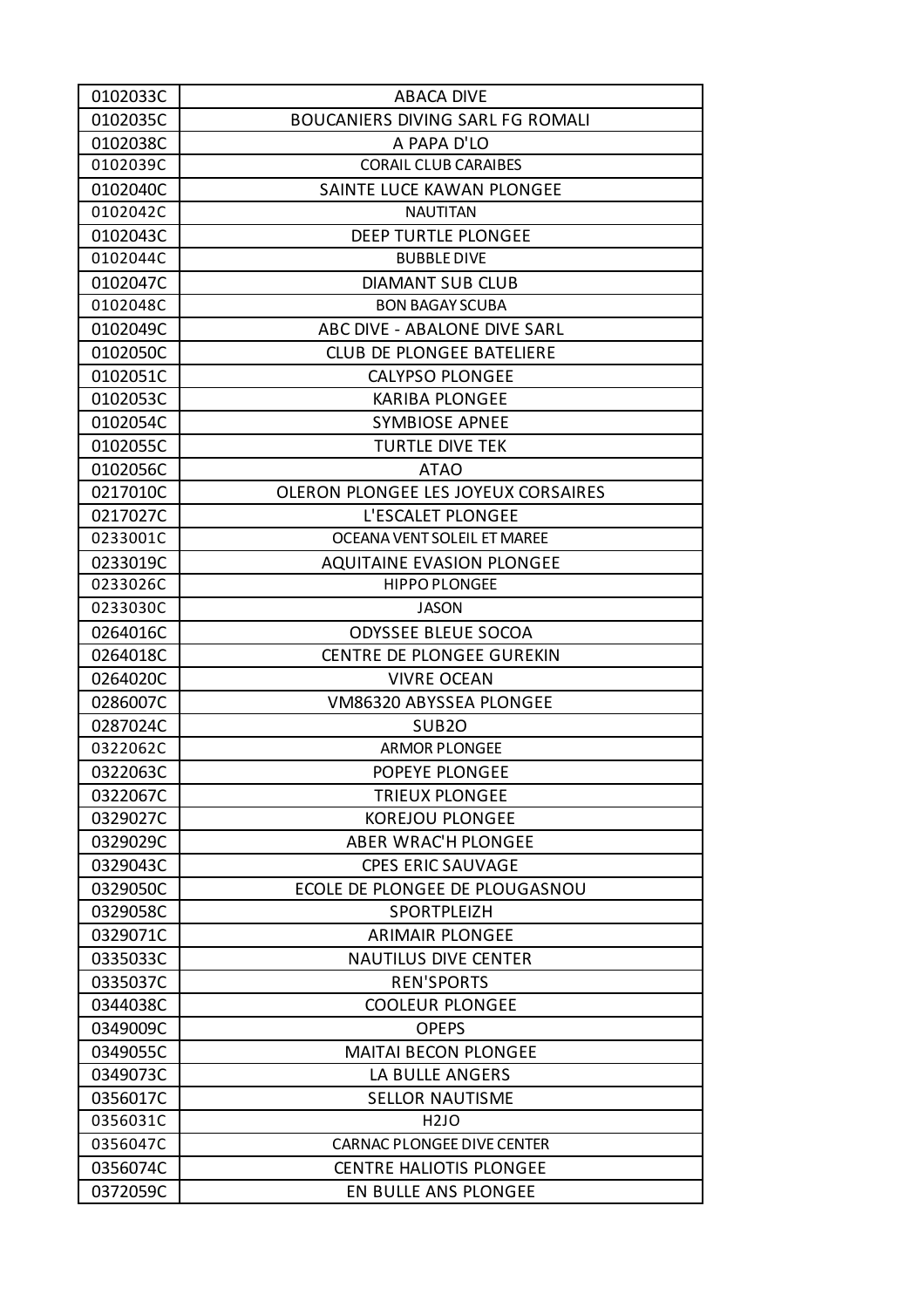| 0385035C<br>LA BULLE D HER<br>0420005C<br><b>SARL E RAGNOLE</b><br>0420011C<br><b>EXPLORASUB</b><br>0420015C<br><b>ISULA</b><br>0420016C<br>A LUCERNA<br>0420021C<br>E.P.I.C<br>0420023C<br><b>CARGESUB SARL</b><br>0420024C<br>U CULOMBU - PLONGEE NATURE<br>0420025C<br><b>DIVING CORSICA SPORTS</b><br>0420030C<br>A MADREPERLA<br>0420032C<br>SARL ALGAJOLA SPORT NATURE<br>EURL DOLFINU BIANCU<br>0420033C<br>0420035C<br><b>CENTRE DE PLONGEE CASTILLE</b><br>0420036C<br><b>COSTA VERDE LOSIRS</b><br>0420040C<br><b>CORSICA DIVING CENTER</b><br>0420041C<br>PIANOTTOLI DIVING<br>0420042C<br><b>CALVI PLONGEE</b><br>0420043C<br><b>ODYSSEE PLONGEE</b><br>0420045C<br><b>FAVONE PLONGEE</b><br>0420049C<br>A L'EAU PLONGEE<br>0420050C<br>ATA - CLUB DE PLONGEE BASTIAIS<br>0420052C<br><b>SUB'DIVE</b><br>0420055C<br><b>CAPI CORSU TSM</b><br>0420056C<br><b>AGOSTA PLONGEE</b><br>0420057C<br>A PIAGHJA DIVING CALVI<br>0420060C<br>PORTO VECCHIO PLONGEE<br><b>AMICI SUB TORTUE</b><br>0420063C<br>0420066C<br><b>EPIR</b><br>0420068C<br>A L'EAU RANDO<br>0420070C<br><b>TORRA PLONGEE</b><br>0420071C<br><b>STATION STARESO</b><br>0420072C<br><b>HIPPOCAMPE</b><br><b>CALYPSO MARINE</b><br>0420073C<br>0420076C<br>SAS <sub>3P</sub><br>0420077C<br><b>BONIFACIO PLONGEE</b><br>0420080C<br>PLONGEE PORTO CIUTTATA<br>0420081C<br><b>SAS CORSICA SUB</b><br>0420082C<br>PETIT MARIN<br>0420083C<br><b>NAUTICA PLONGEE</b><br>0420084C<br>PROPRIANO PLONGEE<br>0420085C<br><b>KALLISTE PLONGEE</b><br>0420086C<br><b>VINCENT OLLAGNON</b><br>0420087C<br><b>CORSICA FREE DIVING</b><br><b>ETSMS</b><br>0420088C<br>0420089C<br><b>BLEU MARINE</b><br>0610011C<br><b>FORET D ORIENT PLONGEE</b><br>0667003C<br><b>H2O PASSION</b> | 0385023C | <b>SUB'EVASION</b> |
|---------------------------------------------------------------------------------------------------------------------------------------------------------------------------------------------------------------------------------------------------------------------------------------------------------------------------------------------------------------------------------------------------------------------------------------------------------------------------------------------------------------------------------------------------------------------------------------------------------------------------------------------------------------------------------------------------------------------------------------------------------------------------------------------------------------------------------------------------------------------------------------------------------------------------------------------------------------------------------------------------------------------------------------------------------------------------------------------------------------------------------------------------------------------------------------------------------------------------------------------------------------------------------------------------------------------------------------------------------------------------------------------------------------------------------------------------------------------------------------------------------------------------------------------------------------------------------------------------------------------------------------------------------------------------------------------------------------------------------------------------|----------|--------------------|
|                                                                                                                                                                                                                                                                                                                                                                                                                                                                                                                                                                                                                                                                                                                                                                                                                                                                                                                                                                                                                                                                                                                                                                                                                                                                                                                                                                                                                                                                                                                                                                                                                                                                                                                                                   |          |                    |
|                                                                                                                                                                                                                                                                                                                                                                                                                                                                                                                                                                                                                                                                                                                                                                                                                                                                                                                                                                                                                                                                                                                                                                                                                                                                                                                                                                                                                                                                                                                                                                                                                                                                                                                                                   |          |                    |
|                                                                                                                                                                                                                                                                                                                                                                                                                                                                                                                                                                                                                                                                                                                                                                                                                                                                                                                                                                                                                                                                                                                                                                                                                                                                                                                                                                                                                                                                                                                                                                                                                                                                                                                                                   |          |                    |
|                                                                                                                                                                                                                                                                                                                                                                                                                                                                                                                                                                                                                                                                                                                                                                                                                                                                                                                                                                                                                                                                                                                                                                                                                                                                                                                                                                                                                                                                                                                                                                                                                                                                                                                                                   |          |                    |
|                                                                                                                                                                                                                                                                                                                                                                                                                                                                                                                                                                                                                                                                                                                                                                                                                                                                                                                                                                                                                                                                                                                                                                                                                                                                                                                                                                                                                                                                                                                                                                                                                                                                                                                                                   |          |                    |
|                                                                                                                                                                                                                                                                                                                                                                                                                                                                                                                                                                                                                                                                                                                                                                                                                                                                                                                                                                                                                                                                                                                                                                                                                                                                                                                                                                                                                                                                                                                                                                                                                                                                                                                                                   |          |                    |
|                                                                                                                                                                                                                                                                                                                                                                                                                                                                                                                                                                                                                                                                                                                                                                                                                                                                                                                                                                                                                                                                                                                                                                                                                                                                                                                                                                                                                                                                                                                                                                                                                                                                                                                                                   |          |                    |
|                                                                                                                                                                                                                                                                                                                                                                                                                                                                                                                                                                                                                                                                                                                                                                                                                                                                                                                                                                                                                                                                                                                                                                                                                                                                                                                                                                                                                                                                                                                                                                                                                                                                                                                                                   |          |                    |
|                                                                                                                                                                                                                                                                                                                                                                                                                                                                                                                                                                                                                                                                                                                                                                                                                                                                                                                                                                                                                                                                                                                                                                                                                                                                                                                                                                                                                                                                                                                                                                                                                                                                                                                                                   |          |                    |
|                                                                                                                                                                                                                                                                                                                                                                                                                                                                                                                                                                                                                                                                                                                                                                                                                                                                                                                                                                                                                                                                                                                                                                                                                                                                                                                                                                                                                                                                                                                                                                                                                                                                                                                                                   |          |                    |
|                                                                                                                                                                                                                                                                                                                                                                                                                                                                                                                                                                                                                                                                                                                                                                                                                                                                                                                                                                                                                                                                                                                                                                                                                                                                                                                                                                                                                                                                                                                                                                                                                                                                                                                                                   |          |                    |
|                                                                                                                                                                                                                                                                                                                                                                                                                                                                                                                                                                                                                                                                                                                                                                                                                                                                                                                                                                                                                                                                                                                                                                                                                                                                                                                                                                                                                                                                                                                                                                                                                                                                                                                                                   |          |                    |
|                                                                                                                                                                                                                                                                                                                                                                                                                                                                                                                                                                                                                                                                                                                                                                                                                                                                                                                                                                                                                                                                                                                                                                                                                                                                                                                                                                                                                                                                                                                                                                                                                                                                                                                                                   |          |                    |
|                                                                                                                                                                                                                                                                                                                                                                                                                                                                                                                                                                                                                                                                                                                                                                                                                                                                                                                                                                                                                                                                                                                                                                                                                                                                                                                                                                                                                                                                                                                                                                                                                                                                                                                                                   |          |                    |
|                                                                                                                                                                                                                                                                                                                                                                                                                                                                                                                                                                                                                                                                                                                                                                                                                                                                                                                                                                                                                                                                                                                                                                                                                                                                                                                                                                                                                                                                                                                                                                                                                                                                                                                                                   |          |                    |
|                                                                                                                                                                                                                                                                                                                                                                                                                                                                                                                                                                                                                                                                                                                                                                                                                                                                                                                                                                                                                                                                                                                                                                                                                                                                                                                                                                                                                                                                                                                                                                                                                                                                                                                                                   |          |                    |
|                                                                                                                                                                                                                                                                                                                                                                                                                                                                                                                                                                                                                                                                                                                                                                                                                                                                                                                                                                                                                                                                                                                                                                                                                                                                                                                                                                                                                                                                                                                                                                                                                                                                                                                                                   |          |                    |
|                                                                                                                                                                                                                                                                                                                                                                                                                                                                                                                                                                                                                                                                                                                                                                                                                                                                                                                                                                                                                                                                                                                                                                                                                                                                                                                                                                                                                                                                                                                                                                                                                                                                                                                                                   |          |                    |
|                                                                                                                                                                                                                                                                                                                                                                                                                                                                                                                                                                                                                                                                                                                                                                                                                                                                                                                                                                                                                                                                                                                                                                                                                                                                                                                                                                                                                                                                                                                                                                                                                                                                                                                                                   |          |                    |
|                                                                                                                                                                                                                                                                                                                                                                                                                                                                                                                                                                                                                                                                                                                                                                                                                                                                                                                                                                                                                                                                                                                                                                                                                                                                                                                                                                                                                                                                                                                                                                                                                                                                                                                                                   |          |                    |
|                                                                                                                                                                                                                                                                                                                                                                                                                                                                                                                                                                                                                                                                                                                                                                                                                                                                                                                                                                                                                                                                                                                                                                                                                                                                                                                                                                                                                                                                                                                                                                                                                                                                                                                                                   |          |                    |
|                                                                                                                                                                                                                                                                                                                                                                                                                                                                                                                                                                                                                                                                                                                                                                                                                                                                                                                                                                                                                                                                                                                                                                                                                                                                                                                                                                                                                                                                                                                                                                                                                                                                                                                                                   |          |                    |
|                                                                                                                                                                                                                                                                                                                                                                                                                                                                                                                                                                                                                                                                                                                                                                                                                                                                                                                                                                                                                                                                                                                                                                                                                                                                                                                                                                                                                                                                                                                                                                                                                                                                                                                                                   |          |                    |
|                                                                                                                                                                                                                                                                                                                                                                                                                                                                                                                                                                                                                                                                                                                                                                                                                                                                                                                                                                                                                                                                                                                                                                                                                                                                                                                                                                                                                                                                                                                                                                                                                                                                                                                                                   |          |                    |
|                                                                                                                                                                                                                                                                                                                                                                                                                                                                                                                                                                                                                                                                                                                                                                                                                                                                                                                                                                                                                                                                                                                                                                                                                                                                                                                                                                                                                                                                                                                                                                                                                                                                                                                                                   |          |                    |
|                                                                                                                                                                                                                                                                                                                                                                                                                                                                                                                                                                                                                                                                                                                                                                                                                                                                                                                                                                                                                                                                                                                                                                                                                                                                                                                                                                                                                                                                                                                                                                                                                                                                                                                                                   |          |                    |
|                                                                                                                                                                                                                                                                                                                                                                                                                                                                                                                                                                                                                                                                                                                                                                                                                                                                                                                                                                                                                                                                                                                                                                                                                                                                                                                                                                                                                                                                                                                                                                                                                                                                                                                                                   |          |                    |
|                                                                                                                                                                                                                                                                                                                                                                                                                                                                                                                                                                                                                                                                                                                                                                                                                                                                                                                                                                                                                                                                                                                                                                                                                                                                                                                                                                                                                                                                                                                                                                                                                                                                                                                                                   |          |                    |
|                                                                                                                                                                                                                                                                                                                                                                                                                                                                                                                                                                                                                                                                                                                                                                                                                                                                                                                                                                                                                                                                                                                                                                                                                                                                                                                                                                                                                                                                                                                                                                                                                                                                                                                                                   |          |                    |
|                                                                                                                                                                                                                                                                                                                                                                                                                                                                                                                                                                                                                                                                                                                                                                                                                                                                                                                                                                                                                                                                                                                                                                                                                                                                                                                                                                                                                                                                                                                                                                                                                                                                                                                                                   |          |                    |
|                                                                                                                                                                                                                                                                                                                                                                                                                                                                                                                                                                                                                                                                                                                                                                                                                                                                                                                                                                                                                                                                                                                                                                                                                                                                                                                                                                                                                                                                                                                                                                                                                                                                                                                                                   |          |                    |
|                                                                                                                                                                                                                                                                                                                                                                                                                                                                                                                                                                                                                                                                                                                                                                                                                                                                                                                                                                                                                                                                                                                                                                                                                                                                                                                                                                                                                                                                                                                                                                                                                                                                                                                                                   |          |                    |
|                                                                                                                                                                                                                                                                                                                                                                                                                                                                                                                                                                                                                                                                                                                                                                                                                                                                                                                                                                                                                                                                                                                                                                                                                                                                                                                                                                                                                                                                                                                                                                                                                                                                                                                                                   |          |                    |
|                                                                                                                                                                                                                                                                                                                                                                                                                                                                                                                                                                                                                                                                                                                                                                                                                                                                                                                                                                                                                                                                                                                                                                                                                                                                                                                                                                                                                                                                                                                                                                                                                                                                                                                                                   |          |                    |
|                                                                                                                                                                                                                                                                                                                                                                                                                                                                                                                                                                                                                                                                                                                                                                                                                                                                                                                                                                                                                                                                                                                                                                                                                                                                                                                                                                                                                                                                                                                                                                                                                                                                                                                                                   |          |                    |
|                                                                                                                                                                                                                                                                                                                                                                                                                                                                                                                                                                                                                                                                                                                                                                                                                                                                                                                                                                                                                                                                                                                                                                                                                                                                                                                                                                                                                                                                                                                                                                                                                                                                                                                                                   |          |                    |
|                                                                                                                                                                                                                                                                                                                                                                                                                                                                                                                                                                                                                                                                                                                                                                                                                                                                                                                                                                                                                                                                                                                                                                                                                                                                                                                                                                                                                                                                                                                                                                                                                                                                                                                                                   |          |                    |
|                                                                                                                                                                                                                                                                                                                                                                                                                                                                                                                                                                                                                                                                                                                                                                                                                                                                                                                                                                                                                                                                                                                                                                                                                                                                                                                                                                                                                                                                                                                                                                                                                                                                                                                                                   |          |                    |
|                                                                                                                                                                                                                                                                                                                                                                                                                                                                                                                                                                                                                                                                                                                                                                                                                                                                                                                                                                                                                                                                                                                                                                                                                                                                                                                                                                                                                                                                                                                                                                                                                                                                                                                                                   |          |                    |
|                                                                                                                                                                                                                                                                                                                                                                                                                                                                                                                                                                                                                                                                                                                                                                                                                                                                                                                                                                                                                                                                                                                                                                                                                                                                                                                                                                                                                                                                                                                                                                                                                                                                                                                                                   |          |                    |
|                                                                                                                                                                                                                                                                                                                                                                                                                                                                                                                                                                                                                                                                                                                                                                                                                                                                                                                                                                                                                                                                                                                                                                                                                                                                                                                                                                                                                                                                                                                                                                                                                                                                                                                                                   |          |                    |
|                                                                                                                                                                                                                                                                                                                                                                                                                                                                                                                                                                                                                                                                                                                                                                                                                                                                                                                                                                                                                                                                                                                                                                                                                                                                                                                                                                                                                                                                                                                                                                                                                                                                                                                                                   |          |                    |
|                                                                                                                                                                                                                                                                                                                                                                                                                                                                                                                                                                                                                                                                                                                                                                                                                                                                                                                                                                                                                                                                                                                                                                                                                                                                                                                                                                                                                                                                                                                                                                                                                                                                                                                                                   |          |                    |
|                                                                                                                                                                                                                                                                                                                                                                                                                                                                                                                                                                                                                                                                                                                                                                                                                                                                                                                                                                                                                                                                                                                                                                                                                                                                                                                                                                                                                                                                                                                                                                                                                                                                                                                                                   |          |                    |
|                                                                                                                                                                                                                                                                                                                                                                                                                                                                                                                                                                                                                                                                                                                                                                                                                                                                                                                                                                                                                                                                                                                                                                                                                                                                                                                                                                                                                                                                                                                                                                                                                                                                                                                                                   |          |                    |
|                                                                                                                                                                                                                                                                                                                                                                                                                                                                                                                                                                                                                                                                                                                                                                                                                                                                                                                                                                                                                                                                                                                                                                                                                                                                                                                                                                                                                                                                                                                                                                                                                                                                                                                                                   |          |                    |
|                                                                                                                                                                                                                                                                                                                                                                                                                                                                                                                                                                                                                                                                                                                                                                                                                                                                                                                                                                                                                                                                                                                                                                                                                                                                                                                                                                                                                                                                                                                                                                                                                                                                                                                                                   |          |                    |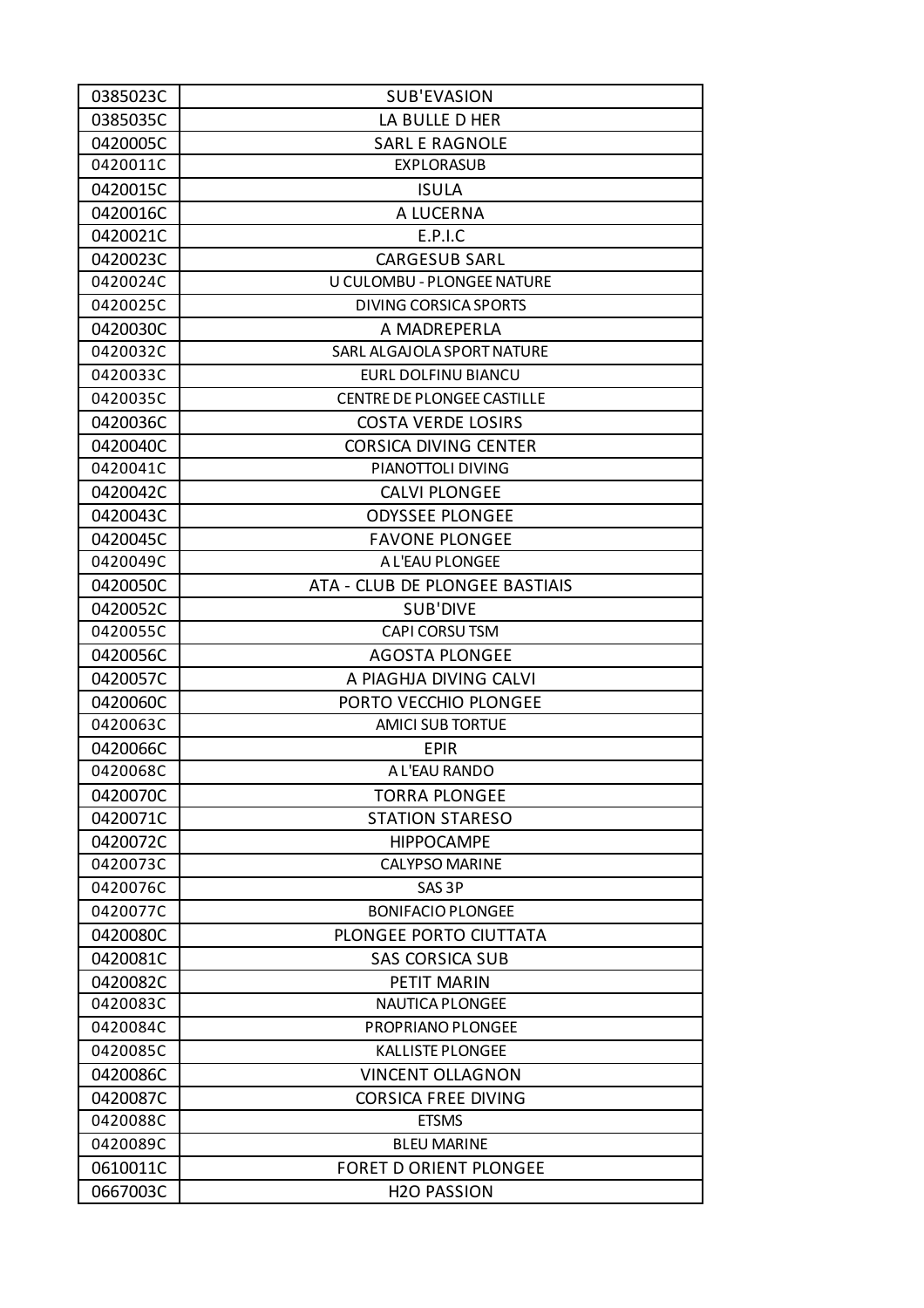| 0667013C | <b>AQUADIF AND CO</b>                  |
|----------|----------------------------------------|
| 0688006C | LES PALMES DANS L'EAU                  |
| 0775049C | <b>SEA BEACH INCENTIVE</b>             |
| 0778016C | <b>AQUATIK PLONGEE</b>                 |
| 0778023C | <b>TILOS - VERT MARINE</b>             |
| 0778050C | AQUAMELL                               |
| 0778051C | ANDY APNEA SCHOOL                      |
| 0791043C | <b>ECOLE DE PLONGEE PARIS</b>          |
| 0791052C | <b>PLONGEE FORMATION</b>               |
| 0792005C | PRETAPLONGER.COM                       |
| 0792031C | ACADEMIE DE PLONGEE ET DE SECOURISME   |
| 0792035C | <b>AP PLONGEE</b>                      |
| 0794027C | <b>CAP DIVE</b>                        |
| 0811028C | <b>NICO PLONGEE</b>                    |
| 0811033C | <b>EUROPLONGEE</b>                     |
| 0811072C | LEUCATE PLONGEE                        |
| 0811076C | <b>AUDE PLONGEE</b>                    |
| 0830056C | NEMAUSA - VM 30900                     |
| 0830083C | <b>FABRICE QUINTIERI</b>               |
| 0830093C | <b>UPSCALE EXPERIENCE</b>              |
| 0831012C | ECOLE FRANCAISE DE PLONGEE             |
| 0831069C | <b>ATLANTIDE PLONGEE</b>               |
| 0831077C | LE PARADIS DES BULLES                  |
| 0832092C | <b>DESTINATION PLONGEE</b>             |
| 0834002C | <b>PLONGEE CARNON</b>                  |
| 0834004C | <b>ABYSS PLONGEE</b>                   |
| 0834019C | <b>BELOUGA PLONGEE</b>                 |
| 0834027C | <b>ECOSYSTEM CENTRE DE PLONGEE</b>     |
| 0834034C | <b>CAPES PLONGEE</b>                   |
| 0834036C | CAP-BLEU                               |
| 0834074C | <b>BULLES PLONGEE</b>                  |
| 0834075C | ANDROMEDE PLONGEE BIO                  |
| 0834086C | <b>LATITUDE PLONGEE</b>                |
| 0846065C | <b>PLONGEE TEK FORMATION</b>           |
| 0866003C | <b>REDERIS PLONGEE</b>                 |
| 0866008C | CENTRE DE PLONGEE LE POULPE            |
| 0866013C | EURL JULIEN G. - CIP COLLIOURE         |
| 0866020C | <b>AQUA BLUE PLONGEE</b>               |
| 0866026C | LA SIRENE PLONGEE                      |
| 0866037C | <b>AQUATILE PLONGEE</b>                |
| 0866041C | PLONGEE CAP CERBERE                    |
| 0866043C | <b>ALOES PLONGEE</b>                   |
| 0866045C | LAGUNE PLONGEE                         |
| 0866048C | <b>SARL AQUAPLANET</b>                 |
| 0866054C | <b>MANTA DIVING</b>                    |
| 0866060C | PLONGEEBLEUE                           |
| 0866079C | CENTRE D ACTIVITE PLONGEE PORT-VENDRES |
| 0866085C | ARGELES PLONGEE                        |
|          |                                        |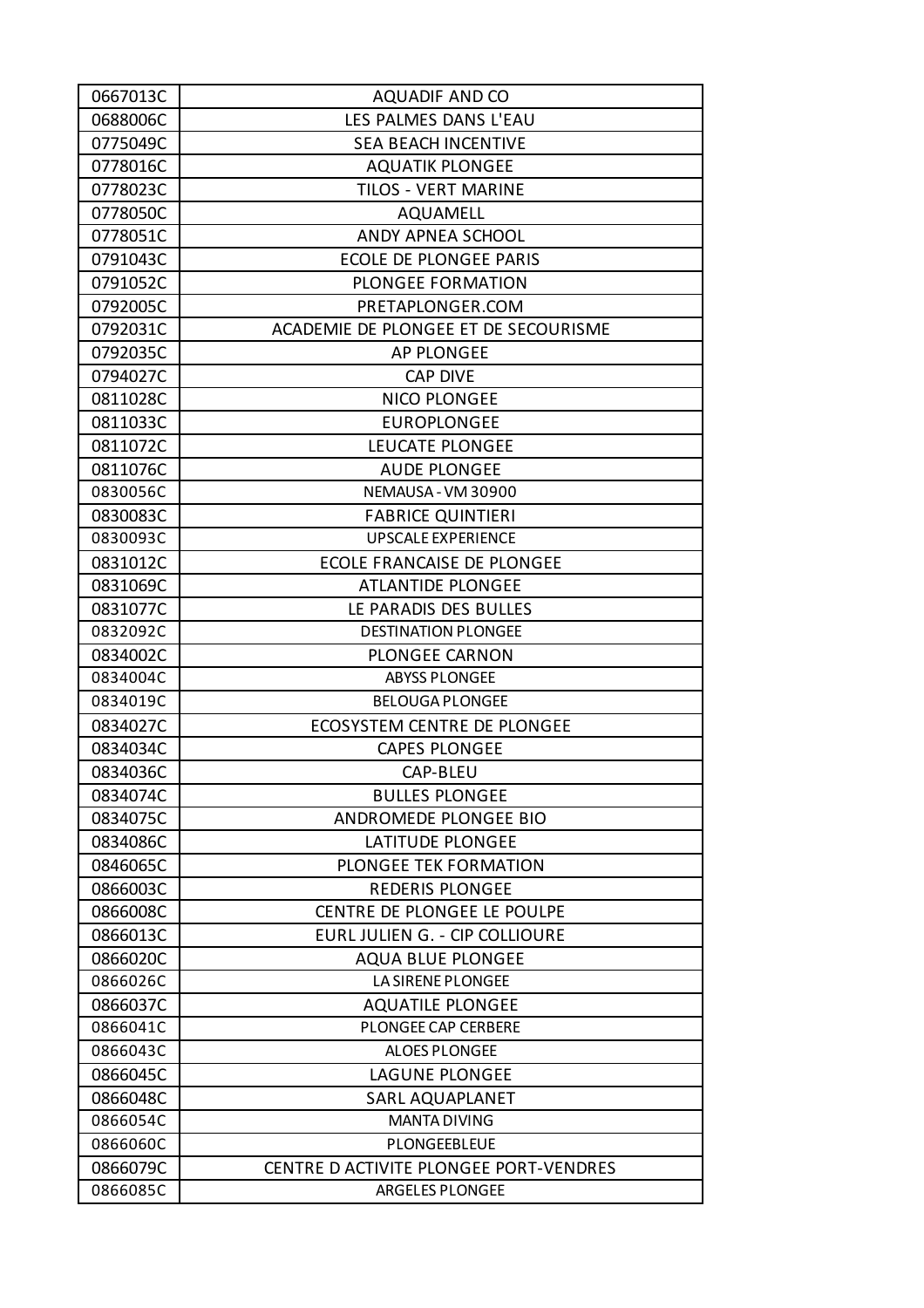| 0866090C | <b>ODYSSUB</b>                      |
|----------|-------------------------------------|
| 0866091C | <b>SCUBA PASSION</b>                |
| 0866094C | ARCHIPEL PLONGEE - EPINEPHELUS DIVE |
| 0959001C | ARCHITEUTHIS ECOLE DE PLONGEE       |
| 0959002C | <b>DIVEBOUTIK</b>                   |
| 0959003C | <b>PASSION MER</b>                  |
| 0959004C | <b>DIVE NORTH</b>                   |
| 0959005C | L'EMERAUDE LOUVROIL                 |
| 0959006C | <b>CENTRE AQUATIQUE NUNGESSER</b>   |
| 1001007C | PLONGEE PASSION NOUMEA              |
| 1001008C | <b>BOURAIL AQUADIVING</b>           |
| 1001009C | MOBULA DIVING                       |
| 1101002C | <b>AQUA POLYNESIE SARL</b>          |
| 1101006C | ELEUTHERA PLONGEE TAHITI            |
| 1101007C | <b>HEMISPHERE SUB</b>               |
| 1101011C | <b>IA ORA DIVING</b>                |
| 1101013C | <b>AQUABIKE ADVENTURE</b>           |
| 1101014C | <b>TE MARA NUI PLONGEE</b>          |
| 1101015C | <b>TAHAA DIVING</b>                 |
| 1101018C | <b>MAHANA DIVE</b>                  |
| 1101020C | <b>SARL SCUBAPITI</b>               |
| 1101021C | <b>MOOREA BLUE DIVING</b>           |
| 1101022C | <b>MOOREA FUN DIVE</b>              |
| 1101028C | PACIFIC BLUE ADVENTURE              |
| 1101030C | <b>TOPDIVE TAHITI</b>               |
| 1101031C | <b>TUAMOTU PLONGEE</b>              |
| 1101032C | <b>KAINA PLONGEE</b>                |
| 1101033C | <b>FLUID</b>                        |
| 1101035C | RANGIROA PLONGEE                    |
| 1101039C | <b>RAIE MANTA CLUB</b>              |
| 1101040C | <b>BLUE WAY</b>                     |
| 1101041C | <b>O2 FAKARAVA</b>                  |
| 1101042C | <b>TAHITI PRIVATE EXPEDITIONS</b>   |
| 1101045C | RANGIROA DIVING CENTER              |
| 1101046C | TETAMANU DIVING CENTER              |
| 1101048C | <b>HIRO DIVE BORA BORA</b>          |
| 1101049C | <b>ENATA DIVING CENTER</b>          |
| 1101050C | PACIFIQUE PLONGEE                   |
| 1101052C | <b>TUBUAI PLONGEE</b>               |
| 1101053C | <b>TAHITI NUI DIVING</b>            |
| 1101054C | DIVE AND SEA TAHITI                 |
| 1101055C | VAI MOANA DIVING                    |
| 1101056C | SARL YBJRL - TAHITI PLONGEE PASSION |
| 1101057C | NEMO'Z MOOREA                       |
|          | <b>BLEU MARINE REUNION</b>          |
| 1301002C |                                     |
| 1301004C | HIPPOCAMPE CORAIL PLONGEE           |
| 1301006C | <b>AQUABULLE OCTOPUS</b>            |
| 1301007C | <b>SUBARENT - O SEA BLEU</b>        |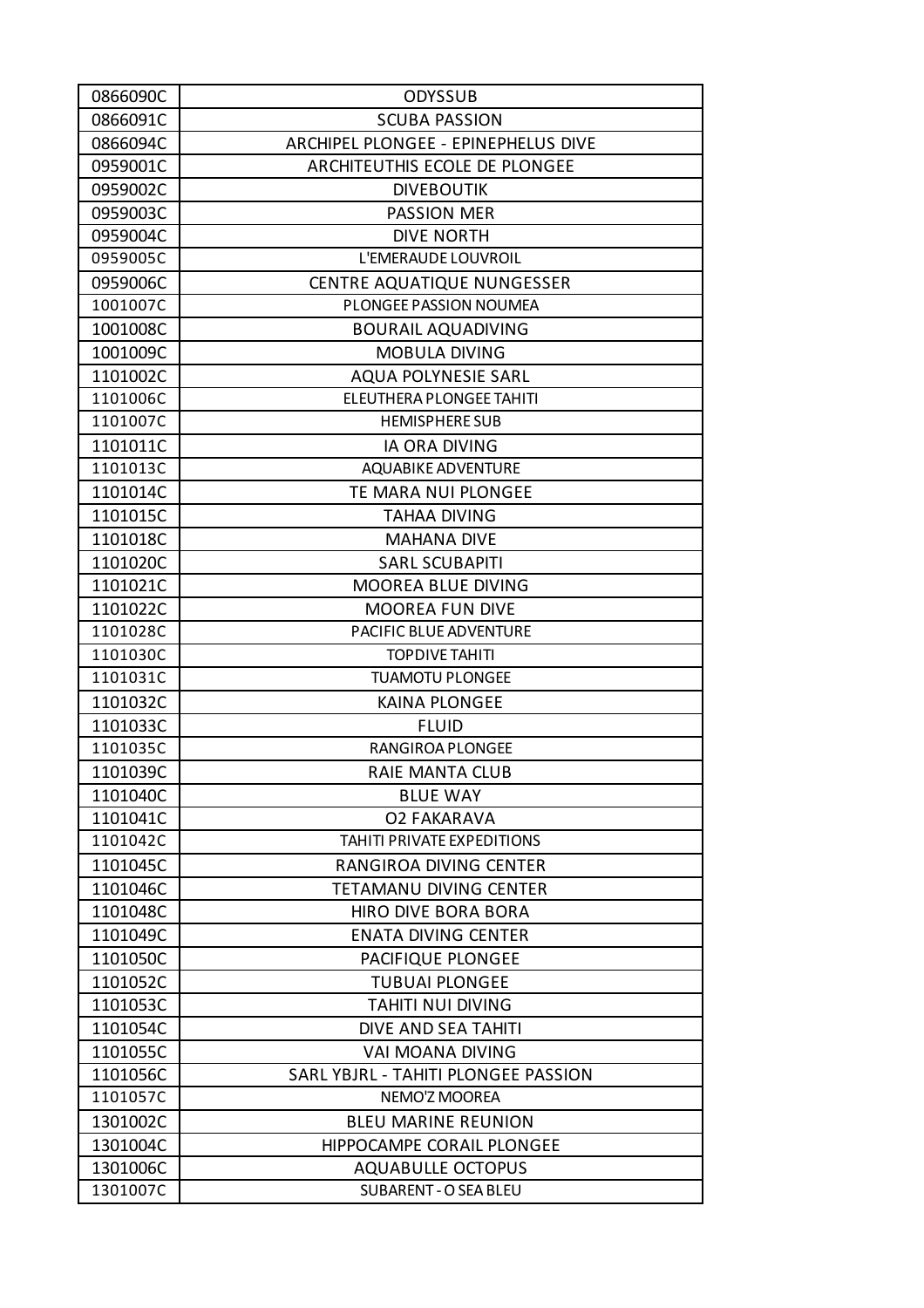| 1301009C | LE DODO PALME                                  |
|----------|------------------------------------------------|
| 1301012C | <b>EURL SUB EXCELSUS</b>                       |
| 1301014C | <b>REUNION PLONGEE</b>                         |
| 1301015C | MASCAREIGNES PLONGEE                           |
| 1301017C | <b>FREOUR JULIEN</b>                           |
| 1301018C | <b>ESCAPADE PLONGEE</b>                        |
| 1301020C | <b>SUB MARINE</b>                              |
| 1301022C | <b>PLONGEE SALEE</b>                           |
| 1301023C | POA DIVE                                       |
| 1301027C | <b>REUNION FORMATION PLONGEE</b>               |
| 1301030C | KAZABUL                                        |
| 1301032C | <b>REUNION DIVING</b>                          |
| 1301033C | PLONGEE PEI                                    |
| 1301034C | <b>BLEU OCEAN</b>                              |
| 1301036C | <b>RUN DIVING REUNION</b>                      |
| 1301037C | <b>JEROME SARRADE</b>                          |
| 1301038C | <b>CAP RAND'EAU</b>                            |
| 1401008C | <b>DOLPHIN SHOP</b>                            |
| 1407052C | <b>SARL IXORA</b>                              |
| 1438010C | <b>SCUBA WIND</b>                              |
| 1438026C | <b>SCUBA GONE</b>                              |
| 1438055C | POSIDONIA APNEA                                |
| 1469043C | <b>AQUA BREIZH PLONGEE</b>                     |
| 1469047C | <b>SUB ODYSSEE</b>                             |
| 1469054C | <b>SERGE BARTH</b>                             |
| 1469056C | PLONGEE ACADEMY                                |
| 1473048C | PLONGEE COM AIX                                |
| 1474001C | C.P.L CENTRE DE PLONGEE DU LEMAN - AQUAVENTURE |
| 1474012C | <b>ABYSS FORMATION</b>                         |
| 1474049C | ANNECY PLONGEE NAUTISME                        |
| 1474051C | <b>EMOTIONS PLONGEE</b>                        |
| 1474053C | <b>REDA APNEA AND SWIM</b>                     |
| 1701006C | <b>SCUBAORE PLONGEE</b>                        |
| 1701007C | <b>ABALONE PLONGEE</b>                         |
| 1701009C | <b>DELPHIS NYAMBA CLUB SARL</b>                |
| 1701011C | <b>COMPAGNIE DES ILES</b>                      |
| 1701014C | HIPPOCAMPE PLONGEE SARL                        |
| 1701018C | <b>MAYOTTE OCEAN</b>                           |
| 1701019C | JOLLY ROGER 976 DIVE CENTER                    |
| 1701020C | <b>HAPPY DIVERS</b>                            |
| 1701021C | <b>NAUTILUS PLONGEE MAYOTTE</b>                |
| 1701022C | O BULLES CROISIERE                             |
| 1701023C | <b>CAP'TAIN NEMO</b>                           |
| 2214007C | LOCA-DIVE                                      |
| 2250008C | VM50400 HIPPOCAMPE                             |
| 2276002C | <b>NORMANDIE PLONGEE</b>                       |
| 2301001C | FL TEAM SAFAGA                                 |
| 2301002C | ALYSES - ECOLE FRANCAISE DE PLONGEE            |
|          |                                                |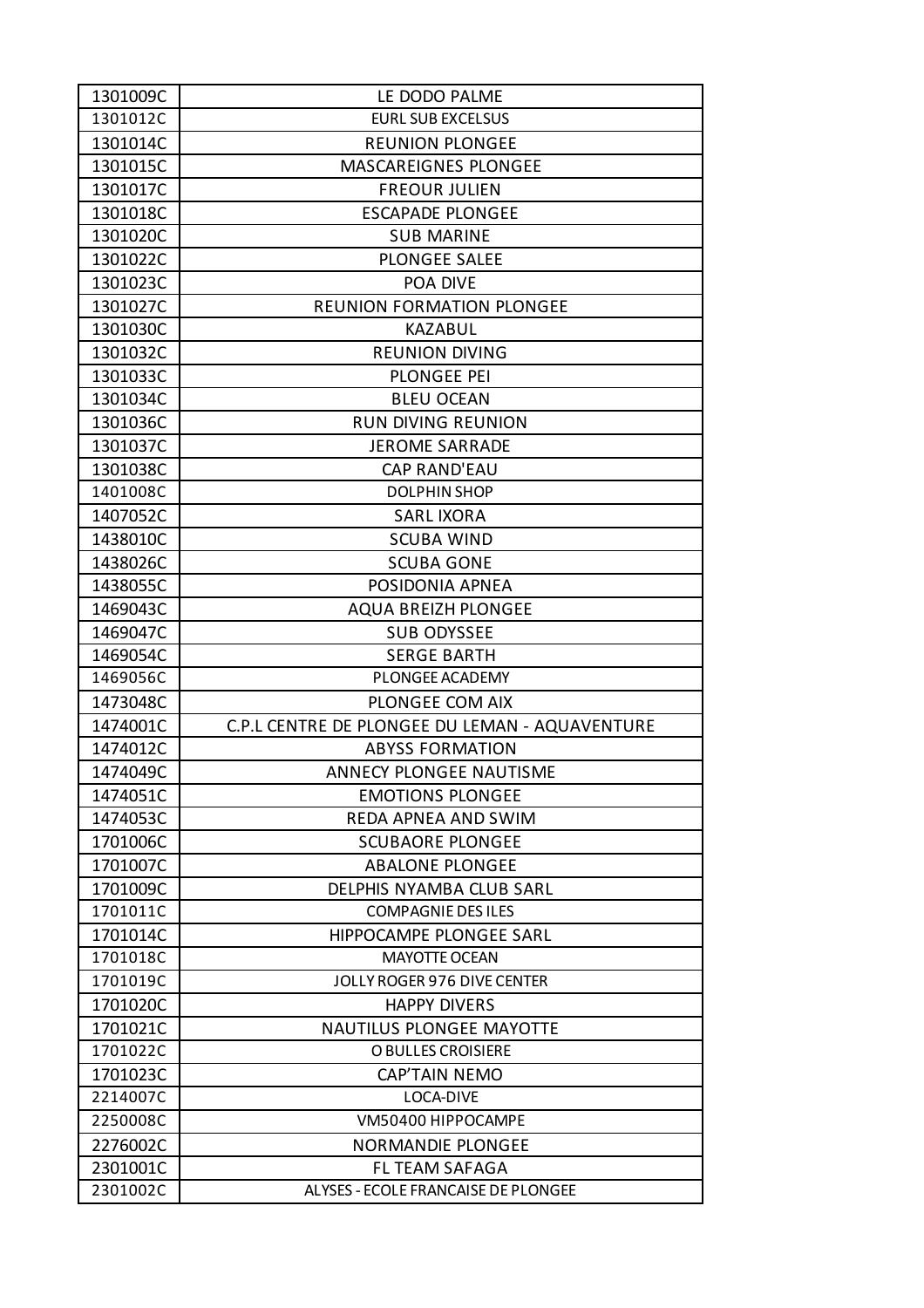| 2301003C | <b>DUNE DIVING CENTER</b>        |
|----------|----------------------------------|
| 2301005C | <b>NAUTILUS PLONGEE</b>          |
| 2301006C | DIVING CENTER LA SIRENA SL       |
| 2301011C | UNISUB ESTARTIT SL               |
| 2301012C | <b>JUAN BTA TORRAS SNORKEL</b>   |
| 2301013C | ST ANDREW S DIVERS COVE          |
| 2301016C | FORRA DIVING AND RESORT          |
| 2301017C | DUNE ATLANTIS INTERNATIONAL BALI |
| 2301019C | <b>DIMENSIONS BLEUES - DUCKS</b> |
| 2301021C | <b>SUCCESS DIVE PRO</b>          |
| 2301022C | <b>AQUATICA ILLES MEDES</b>      |
| 2301023C | CAS CALA MONTJOI                 |
| 2301024C | PIERRE FROLLA FREE DIVING SPIRIT |
| 2301025C | <b>AQUASPORT DIVING</b>          |
| 2301026C | ORCA DIVING CENTRE SL            |
| 2301029C | SEAFARI INTERNATIONAL            |
| 2301030C | MERIDIANO CERO                   |
| 2301031C | <b>SCUBA NOSY BE</b>             |
| 2301032C | <b>BLUE WATER DIVING CENTER</b>  |
| 2301035C | <b>MADA SCUBA</b>                |
| 2301036C | DRAGON DIVE KOMODO               |
| 2301037C | <b>ABYSS DIVE CENTER</b>         |
| 2301038C | <b>PLONGEE MALTE</b>             |
| 2301039C | <b>JANO DIVE CENTRE LTD</b>      |
| 2301040C | <b>TURTLE DIVE CENTER</b>        |
| 2301041C | UNITED DIVERS SAFAGA             |
| 2301042C | <b>BLUE LAGOON DIVE RESORT</b>   |
| 2301043C | AELLO YACHTING DIVING            |
| 2301044C | <b>MASCAREIGNES PLONGEE</b>      |
| 2301045C | <b>FROGS DIVE CARRIACOU</b>      |
| 2301046C | <b>VAVEA LTD</b>                 |
| 2301047C | <b>ACTIVE SCUBA DIVERS</b>       |
| 2301048C | <b>OLA KALA MALDIVES</b>         |
| 2301049C | <b>SUNSET DIVING MAURITIUS</b>   |
| 2301050C | <b>FRENCH TOUCH DIVING</b>       |
| 2301051C | <b>DIVING CENTER COLERA</b>      |
| 2301052C | DIVING ANGEL PLONGEE TENERIFE    |
| 2301053C | <b>TITANE MAD PLONGEE</b>        |
| 2301054C | <b>JUST DIVING IN MAURITIUS</b>  |
| 2521042C | <b>ESOX DIVING</b>               |
| 2728003C | <b>ODYSSEE - VERT MARINE</b>     |
| 2737002C | <b>PLANETE PLONGEE</b>           |
| 3306024C | LE POSEIDON                      |
| 3306027C | <b>EASY DIVE</b>                 |
| 3306046C | PASSION SCUBA DIVING             |
| 3306065C | CENTRE DE PLONGEE DE LA RAGUE    |
| 3306066C | <b>COTE PLONGEE</b>              |
| 3306067C | LA CIGALE PLONGEE                |
|          |                                  |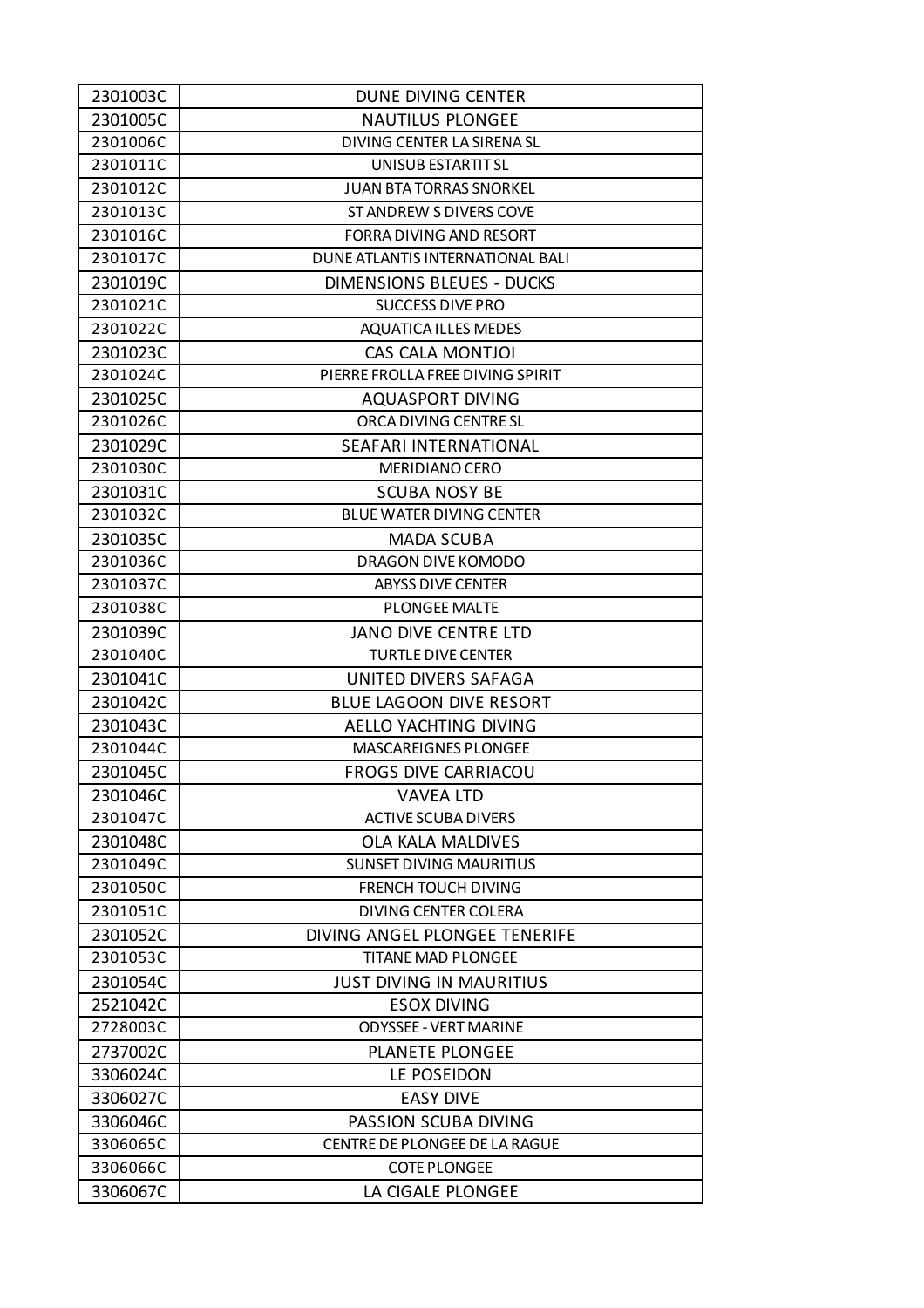| 3306087C | CENTRE INTERNATIONAL DE PLONGEE CIP |
|----------|-------------------------------------|
| 3306095C | BE FREE TO DIVE                     |
| 3306102C | <b>OU CA PLONGEE</b>                |
| 3306105C | PLONGEE CLUB DE CANNES              |
| 3306109C | <b>SUB MARINE</b>                   |
| 3306112C | <b>SUBVISION PLONGEE</b>            |
| 3306120C | <b>NICE DIVING</b>                  |
| 3306121C | <b>PALMES BEACH</b>                 |
| 3306128C | <b>NORMOXIC PLONGEE</b>             |
| 3306145C | <b>BEREZAY REMI</b>                 |
| 3306151C | <b>SP.AR.TE DIVING</b>              |
| 3306152C | DE PROFUNDIS DIVING ACADEMY         |
| 3306158C | <b>BORN TO DIVE</b>                 |
| 3306162C | <b>CHANGO DIVING</b>                |
| 3306164C | <b>CAP JULY</b>                     |
| 3313002C | <b>ARCHIPEL PLONGEE</b>             |
| 3313007C | <b>AQUA EVASION</b>                 |
| 3313013C | <b>ATOLL PLONGEE DEEP SUB</b>       |
| 3313015C | PLONGEE PASSION                     |
| 3313016C | AQUADOMIA-ANODIA SARL               |
| 3313017C | <b>COTE BLEUE PLONGEE</b>           |
| 3313018C | <b>EVASION SPORT</b>                |
| 3313019C | <b>NARVAL PLONGEE</b>               |
| 3313021C | PLONGEE PASSION CARRY               |
| 3313023C | <b>MARSEILLE SUR L'EAU</b>          |
| 3313026C | PLONGEE PHOCEENNE                   |
| 3313033C | <b>PLONGEE TEK MARSEILLE</b>        |
| 3313036C | <b>ABYSS GARDEN</b>                 |
| 3313039C | <b>EDEN DIVE</b>                    |
| 3313041C | AQUATIQUE DECOUVERTE NATURE ADN     |
| 3313043C | <b>IMMADRAS</b>                     |
| 3313044C | <b>CASSIS CALANQUES PLONGEE</b>     |
| 3313047C | <b>LIBERTY DIVING</b>               |
| 3313138C | <b>SUN DIVE</b>                     |
| 3313144C | <b>BLEUETMOTION</b>                 |
| 3313147C | <b>13 AQUATIC</b>                   |
| 3313165C | <b>PLM-NAUTIC</b>                   |
| 3383009C | <b>CIP LAVANDOU</b>                 |
| 3383017C | <b>CENTRE DE PLONGEE KETOS</b>      |
| 3383020C | <b>AZUR PLONGEE</b>                 |
| 3383028C | <b>ESPACE MER</b>                   |
| 3383032C | <b>JONATHAN JOACHIM-GABIN</b>       |
| 3383038C | <b>SUN PLONGEE</b>                  |
| 3383052C | <b>BORMES PLONGEE</b>               |
| 3383059C | <b>PA-DI DIVIN'GIENS</b>            |
| 3383062C | <b>ILEO PORQUEROLLES</b>            |
| 3383064C | POISSON VOLE                        |
| 3383068C | <b>AQUATIC RANDO</b>                |
|          |                                     |